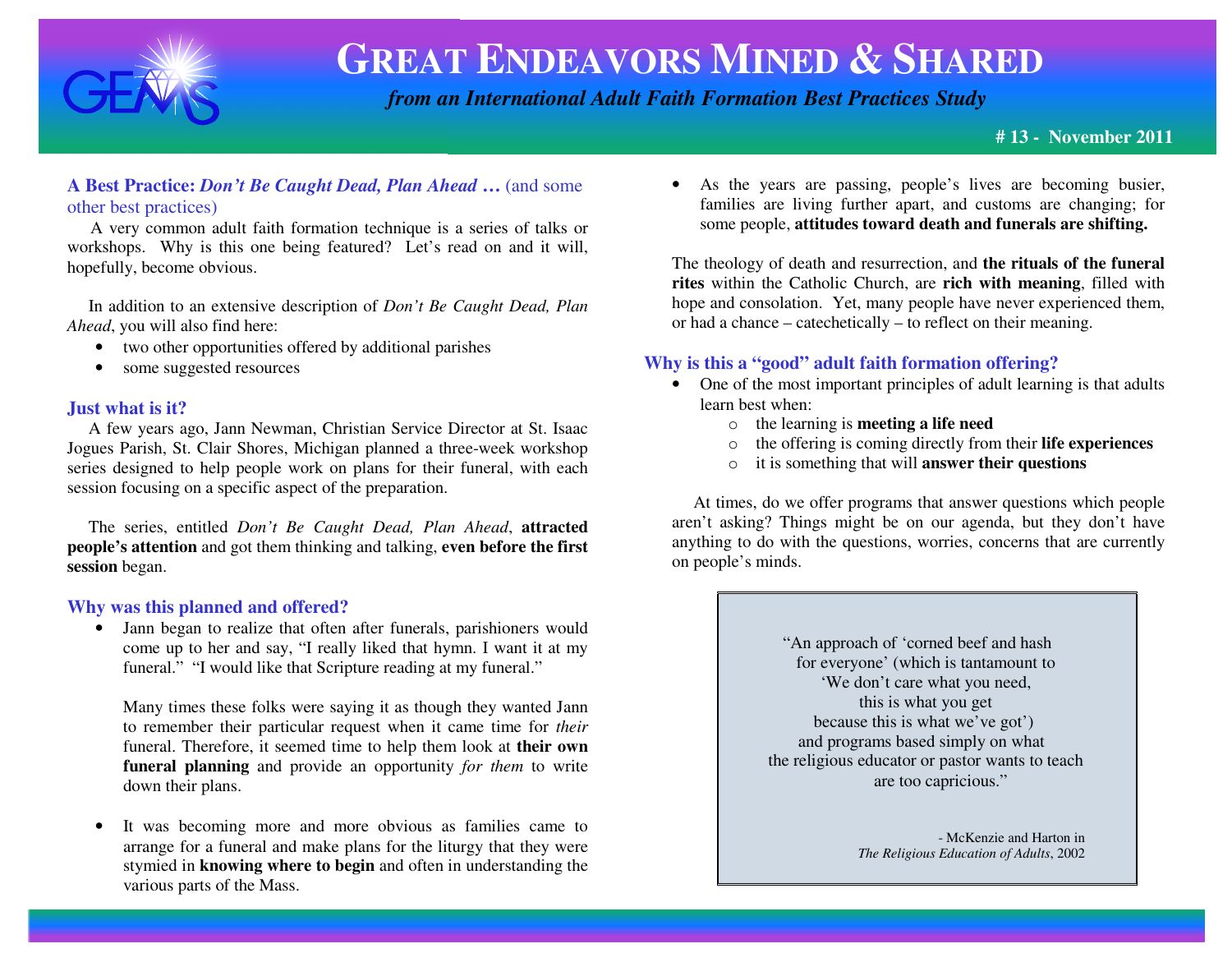As Michael Leach said on his blog (which he hosted for six months), *Why Stay Catholic*, April 11, 2011: "The average Catholic does not deny the doctrine of papal infallibility. Neither does she spend time affirming it. She's mostly interested in spiritual ideas that can help her get through the night without worry and get up with joy to face the day.

 She is drawn to anyone whose life affirms Jesus' promise: "Come to me, all you that are weary and are carrying heavy burdens and I will give you rest." (Matthew 11:28)

- Secondly, this series of workshops can be **an opportunity for evangelization at its best**. Death in a family brings together:
	- o people at all stages of faith
	- o people with various types of questions about life, faith and the church
	- o people with emotions and feelings on every level

 This adult faith formation series can be one of the first steps to help parishioners understand and experience the pastoral care of the parish, the compassion of the church at the time of grief and loss, at the time of the funeral rites of the church.

> These funeral services are a right, not a privilege, of all members of the Church, both the faithful and the catechumens. (canons #1176; 1183.1)

 Ministry to the family should not be confined to the funeral rites or end with the liturgical ministry….

 - Website of the diocese of Richmond, VA http://www.richmonddiocese.org/worship/liturgies/funeral.html

 It can be a time of dispelling the myths which some people might have of how the church won't reach out and care for people at this significant time.

This learning opportunity can be a reassuring time, a supportive time, healing time.

**What was the content/format of the three sessions?** 

**Session One** explored some of these topics:

- What the Church teaches about funerals
- A look at the Vigil Service, the Funeral Liturgy and the Rite of **Committal**
- Church teaching regarding cremation
- An overview of the Mass

**Session Two** took a closer look at the planning of the funeral liturgy by exploring:

- The Liturgy of the Word
- Music for the funeral liturgy

The Director of Music for the parish spent a great deal of time during this second session:

- exploring the role of music in liturgy
- explaining the **meaning of liturgical music** and why this music and not others – is appropriate during our communal celebration of sacraments and liturgy
- <sup>p</sup>laying some of the more-commonly used liturgical music for Vigil Services and funerals
- illustrating how to **match music with the Scripture** readings

 As the Liturgy of the Word was explored, the structure of that part of the liturgy was thoroughly explained so that parishioners were **familiar with each reading** as well as where they came from in the Scriptures. They were given a listing of some of the more-frequently chosen readings, but also assured that their choices weren't limited to those.

 To illustrate, some staff members shared the readings they were choosing for their funerals and the personal reasons why these readings had meanings in their lives.

 It was suggested that – as the participants take the next several months/years to think about and write out their plans for their funerals –they read and reflect on each reading to determine which ones touch them,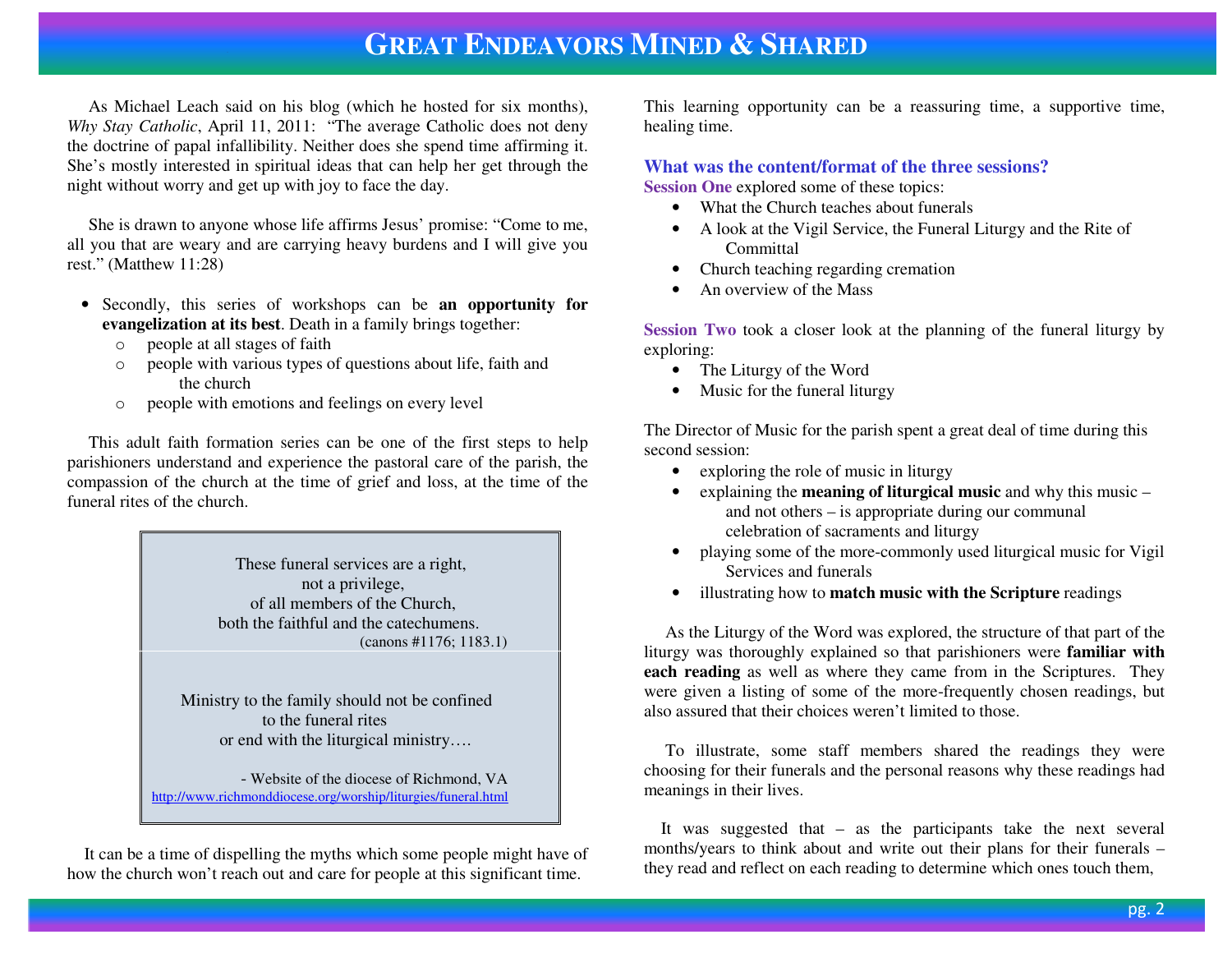which ones are a Scriptural message they want to leave at the end of their lives.

 The parishioners were given all the paperwork that is filled out at the time of a funeral, so that they could reflect on it in prayer, talk about it with their families, make their own plans and write it out. They knew the options, all the ways their family and friends could prayerfully and actively participate in the liturgy, and, therefore, could make plans for it.

**Session Three** consisted of two segments. During the first section, hospital personnel presented information and answered questions concerning

- **advance health care directives**
- **DNR** (Do Not Resuscitate) **orders**

 The second segment was a round table discussion with funeral directors. They were invited to talk with the parishioners about helpful things for people to know at the time of the death of a loved one.

Some of the topics covered/some of the questions asked were:

- •What to do when someone dies at home
- •The costs involved
- •What kind of paperwork do I need? What do I need to do?
- •Are rented caskets possible?
- •What about military funerals and military cemeteries?
- •How do I pre-plan a funeral?
- •When, how, how many death certificates do I receive?

#### **Two Sparkling Suggestions:**

- In inviting the funeral directors, remind them that their role in this workshop is not to advertize their funeral home, only to be a **resource to the people** with their knowledge and experience.
- • On your part, be sure not to show partiality, inviting only some funeral directors. **Invite all** the reputable funeral directors in your area to be a part of this round table.

#### **Has There Been a Difference?**

 In asking Jann that question: "Have you seen a difference since this series of workshop was done?" her immediate response was, "For many of the parishioners who have taken the reflective time to plan their funeral and write it out, there has been **a peaceful sense of completion**."

 Secondly, many people had an increased and **deepened understanding** of the liturgy in general, the funeral liturgy in particular; and the church's ministry at the time of the funeral and grief.

 Third - a very important indication of its impact – this series first took place a couple years ago. People are now asking that it be **offered again**.

#### **Another Facet of this GEM**

 Now that many people have deepened their understanding and developed their skills to plan their funerals, might they need more?

 At times might they need the language, help and suggestions to talk with their families, friends, and others about the need, the reasons, the beauty, and the comfort and consolation of the Christian funeral liturgy?

 Another session, with actual family situations presented and discussed, might be an addition to the program which some people might appreciate, for which some might have a real need.

> Funerals present an enormous opportunity for evangelization and Christian service and witness. People can experience the human face of the Church through its care, concern and effective liturgies.

> For some it may be their only experience in many years of the Catholic Church and for them an opportunity to explore questions about their faith.

 - Website of the diocese of Sandhurst, Victoria, Australia http://www.sandhurst.catholic.org.au/policies-and-key-documents/pastoral-notes-on-funerals.html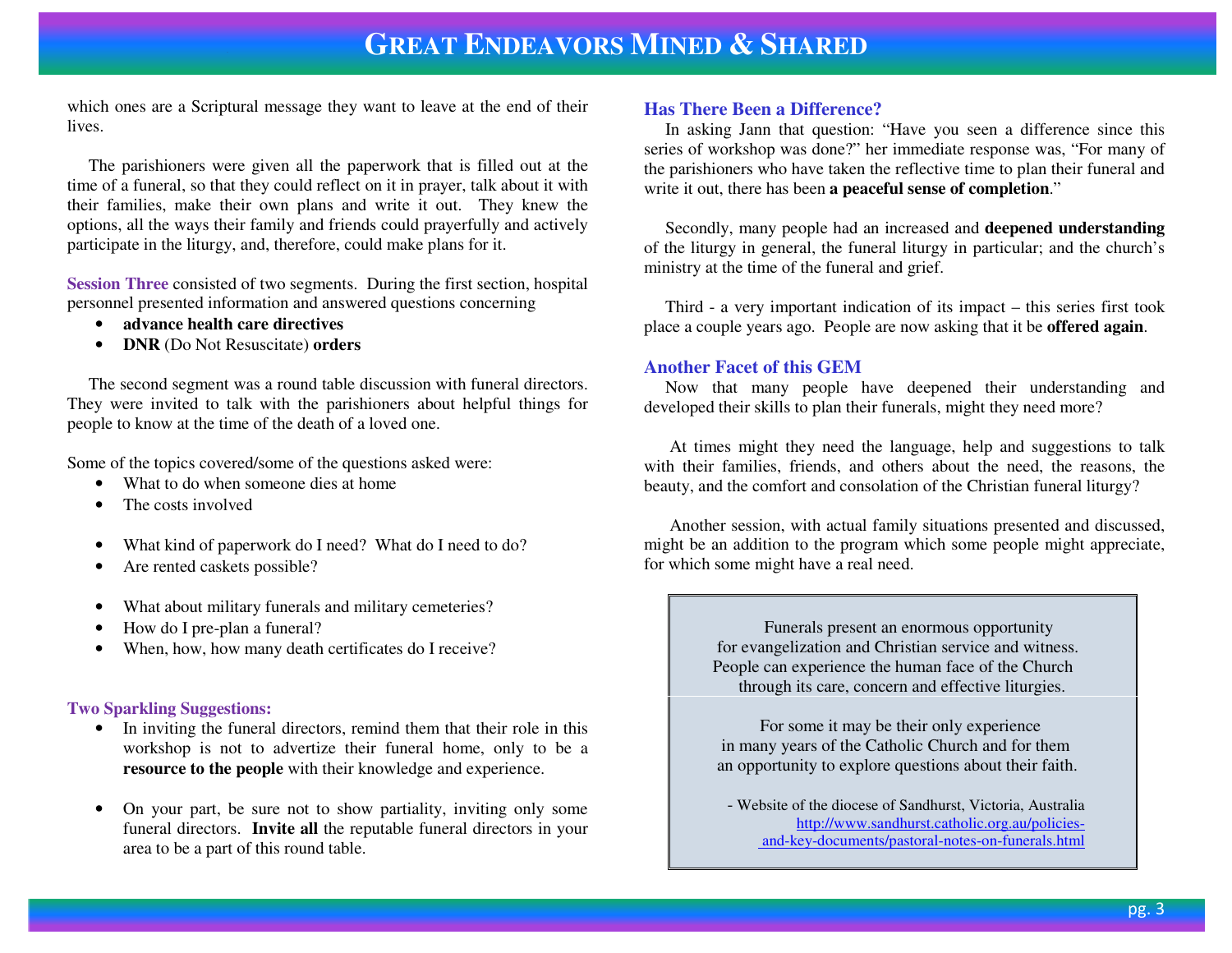#### **A Wondering GEM**

 Reflecting upon the importance of each of the topics presented in this three week program, as well as other questions and subjects flowing from them, might another series, or one-time sessions be offered as follow-ups for those who are interested?

- Perhaps the session on **advance directives, DNRs** and related issues would be a gathering in itself
- •Some people might find a conversation on **suicide** very helpful
- • The topic of **donating bodies to science** may raise questions that some people would appreciate exploring
- • Today the practice of **natural/green burial** is becoming more common in many areas. To explain the reasons, the local customs and answer questions would provide a service. See the many resources available, especially:
	- http://www.greenburialcouncil.org/ ■
	- http://tiny.cc/obv3m

#### **It's Happening in Many Places**

 This type of opportunity is being offered – in various ways, from different perspectives – in many parishes. Jeanne Martin, the Director of Religious Education at St. William Parish, Walled Lake, Michigan tells about their two-evening event on *The Catholic Perspective on Death, Dying, and Funerals.* 

 A hospital chaplain was invited for the first evening to present the Catholic theology of death and dying. He did this from an anthropological view which included other religions, illustrating how, over time, things developed to today's understanding.

He also explored the human realities of grief, pain, longings, etc.

 During the second evening a local funeral director presented the Catholic ministry of death and dying: especially how laity minister to those who are dying, Catholic burial customs, bereavement, etc.

 The committee who planned and implemented this series also put together a take home packet that covered:

- •church teachings
- •children and grief
- •hospice
- •and many other materials that pertained to the topic

#### **The Ministry of Compassion and Hope**

 Many parishes have called forth and trained ministers to respond at the time of loss and grief, to participate in the Church's ritual moments of outreach.

 St. Hugo of the Hills Parish, Bloomfield Hills, Michigan offers an extensive process of formation for these ministers, designed by pastoral associate, Sr. Barbara Rund, OP.

#### **Part 1 explores** *Presiding at the "Vigil for the Deceased."*

 The Church calls laypersons to participate in the ministry of consolation to those who have suffered the loss of one whom they love. Christian consolation is rooted in that hope that comes from faith in the saving death and resurrection of the Lord Jesus Christ.

 The three principal ritual moments in the *Order of Christian Funerals* are:

- •the *Vigil for the Deceased* and Related Rites and Prayers
- •the *Funeral Liturgy*
- •the *Rite of Committal*

 Those willing to be part of this ministry learn – during this first part – how to celebrate and lead the *Vigil for the Deceased* the night before the funeral, and the *Rite of Committal*, which takes place at the cemetery or columbarium as soon as possible following the *Funeral Liturgy*.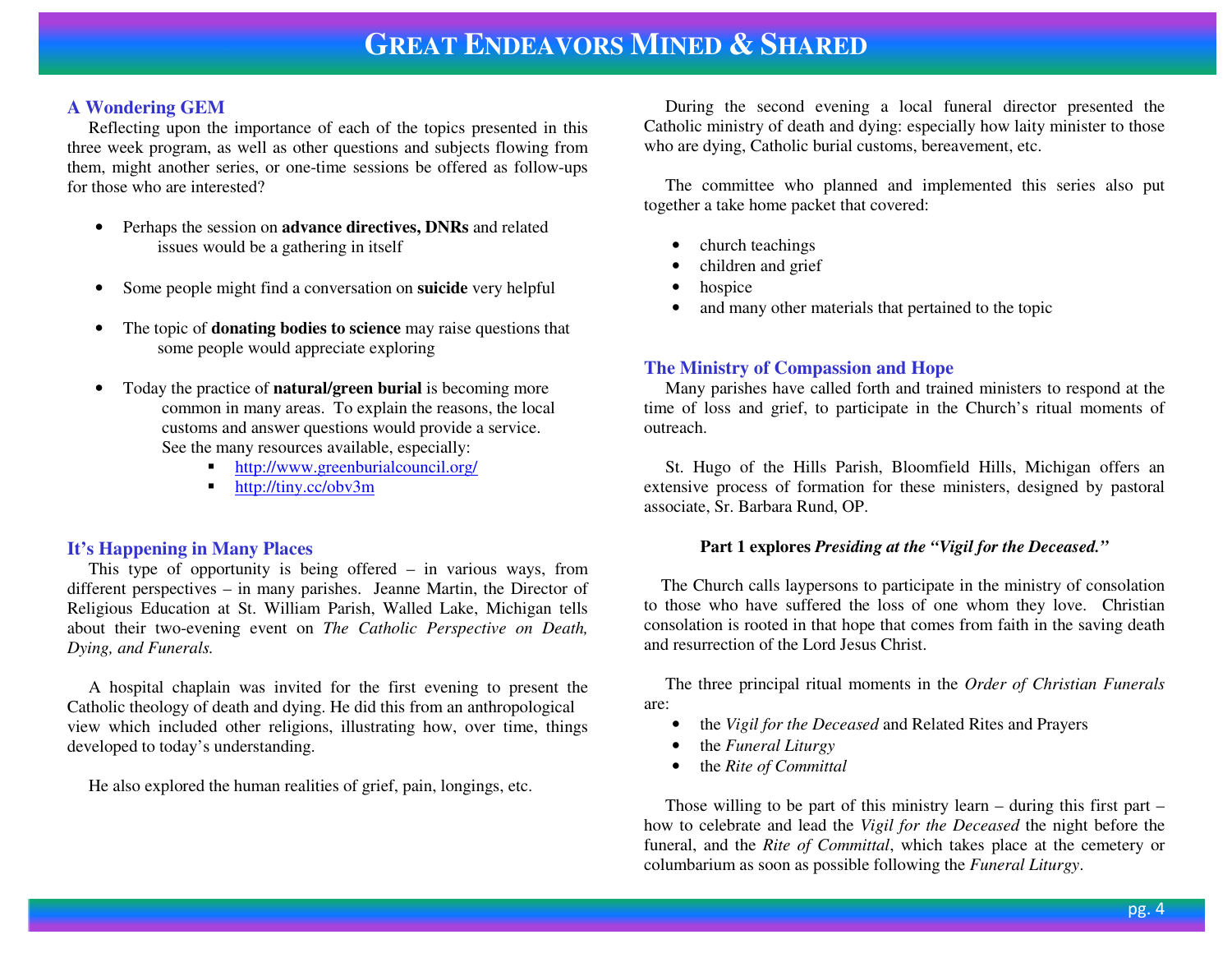The three in-depth sessions focus on:

- #1: Theology of the *Order of Christian Funerals* 
	- To understand and develop a capacity to minister to those in grief with the "confident belief that death is not the end nor does it break the bonds forged in life")
- • #2: Understanding the *Vigil for the Deceased* and the *Rite of Committal*

 To grow in knowledge, skills, and abilities needed to pray for the dead, and to "bring hope and consolation to the living," especially at the *Vigil for the Deceased*

•#3: Presiding at the *Vigil for the Deceased*

 Competence to preside at the *Vigil for the Deceased*, with attentiveness to those in grief and sensitivity to the Liturgical Year

#### **Part 2 of the formation process continues by exploring** *Preaching at the "Vigil for the Deceased"*

 In the *Order of Christian Funerals*, paragraph 27 states, "Laypersons who preside at the funeral rites give an instruction on the readings." These three sessions prepare funeral ministers to preside and give an instruction on the readings at the *Vigil for the Deceased*. Funeral ministers will be able to balance the needs of those mourning and the circumstances of the death.

The three sessions encompass the following:

- #4: Functions of Preaching at the *Vigil for the Deceased*
	- An understanding of the function of preaching or giving "an instruction on the readings" in the *Vigil for the Deceased*
- #5: Preparation Process for Preaching at the *Vigil for the Deceased* Knowledge, skills, and abilities needed to preach or give "an instruction on the readings" at the *Vigil for the Deceased*
- •#6: Preaching at the *Vigil for the Deceased*

 Competence to preach or give "an instruction on the readings" using a Scripture reading from the *Order of Christian Funerals*, with attentiveness to those in grief and sensitivity to the Liturgical Year

 This comprehensive, creative and pastoral process will be published later this year. When it is available for parishes, a future issue of **GEMS**will provide the ordering details.

#### **Some Resources**

- *Through Death to Life: Preparing to Celebrate the Funeral Mass* by Rev. Joseph Champlin. A planning resource for funeral liturgies, including pastoral compassion and spiritual support for bereaving families, relatives and friends. Ave Maria Press (www.avemariapress.com).
- *Now and at the Hour of Our Death: Important Information Concerning My Medical Treatment, Finances, Death and Funeral*  by Peter Gilmour and David A. Lysik. Information about living wills, durable powers of attorney, funerals, burial, and cremation. Liturgy Training Publications (www.ltp.org).
- • "Last Respects: Emerging Trends in Catholic Funerals" (*Catholic Update*, by Marion Amberg, SAMP, November 2004) http://www.americancatholic.org/Messenger/Nov2004/Feature2.asp
- • A Guide to Catholic Funerals (Archdiocese of Atlanta, GA) http://www.archatl.com/offices/odw/ceremony/funeral/funerals.html
- • The Order of Christian Funerals (Archdiocese of Toronto, ON) http://www.archtoronto.org/about\_our\_faith/sacred\_rites.html